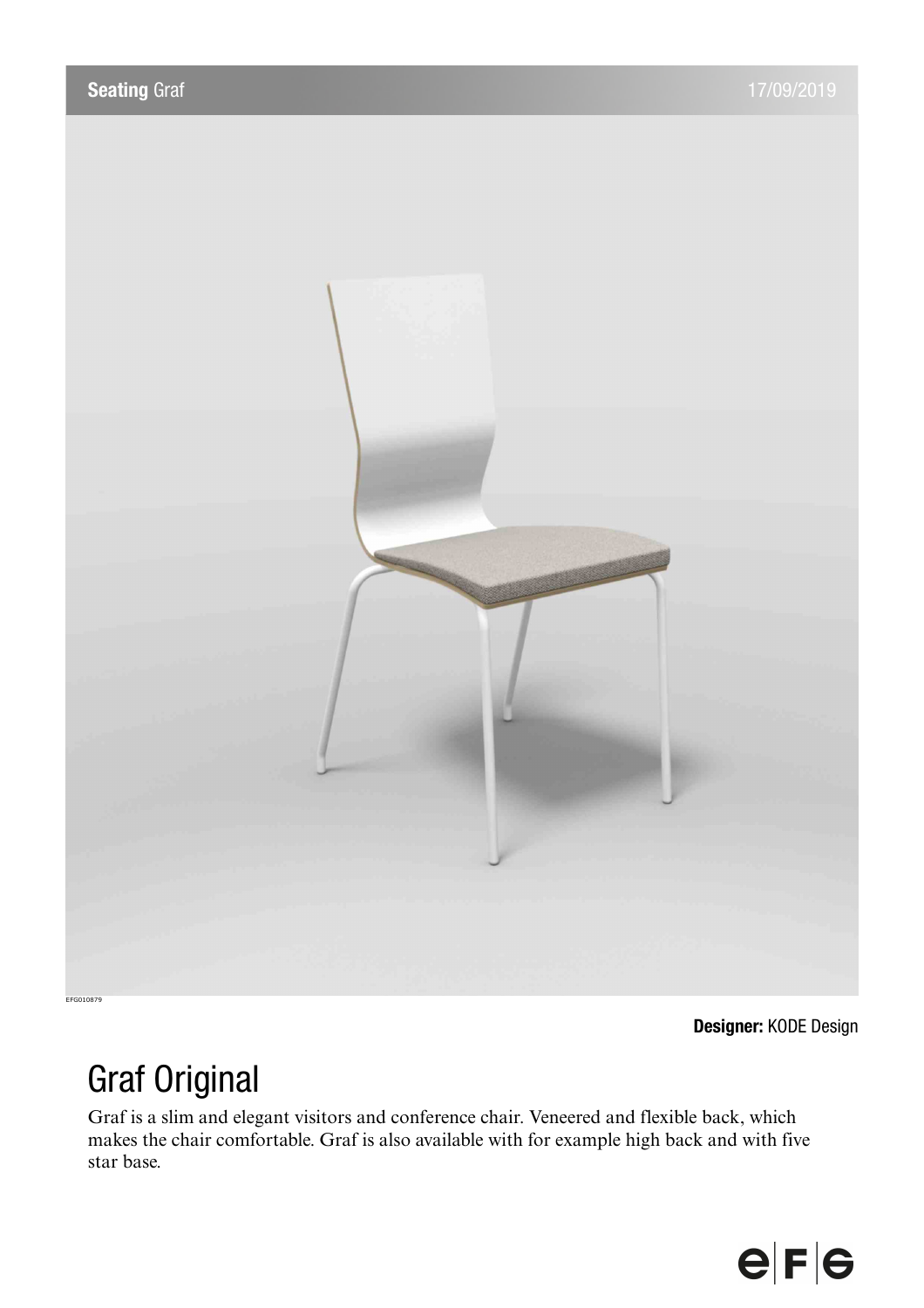# Product info

- Fully veneered, fabric covered, fabric covered seat and back. Available completely fabric covered with thin upholstery (5 mm) or thick upholstery (25 mm). Some of the chairs also available in black or white HPL laminate.
- For best result, please use the following fabrics on completely fabric covered Graf: EFG standard fabrics. Other fabrics and leather on request. HR upholstery.
- Wooden parts in birch and oak, black stained beech, black or white HPL laminate.
- Chair and armchair.
- Metal frame, Ø 16 mm, lacquered in black structure (24), silver (62), white (Z4) or chrome (90).
- Linkable. Stackable, max 20 chairs.
- Can be hung on table top Avec.
- Accessories: Armrests, grip hole in back and linking device, CMHR-foam.
- Guarantee: 5 years liability for defects resulting from faulty design, materials or workmanship.
- Complies with established criteria for furniture eco-labelling. Minor deviations may occur.
- Tested according to: EN 16139:2013 level 1, EN 1728:2012 and EN 1022:2005.

• Additional products in the range: Graf high back, Graf high back with five star base and Graf bar stool.

### **Measurements**

| Art no | Total<br>height | <b>Seat</b><br>height | Total<br>height<br>armrest   | Total<br>width | Total<br>depth | Weight |
|--------|-----------------|-----------------------|------------------------------|----------------|----------------|--------|
| P40D55 | 900             | 460                   |                              | 440            | 520            | 7,5    |
| P40D56 | 900             | 460                   | -                            | 440            | 520            | 8,5    |
| P40D58 | 900             | 460                   | $\qquad \qquad \blacksquare$ | 440            | 520            | 9,2    |
| P40D59 | 900             | 460                   | -                            | 440            | 520            | 7,8    |
| P40D60 | 900             | 460                   | -                            | 440            | 520            | 8      |





Fully veneered Fabric covered seat and back